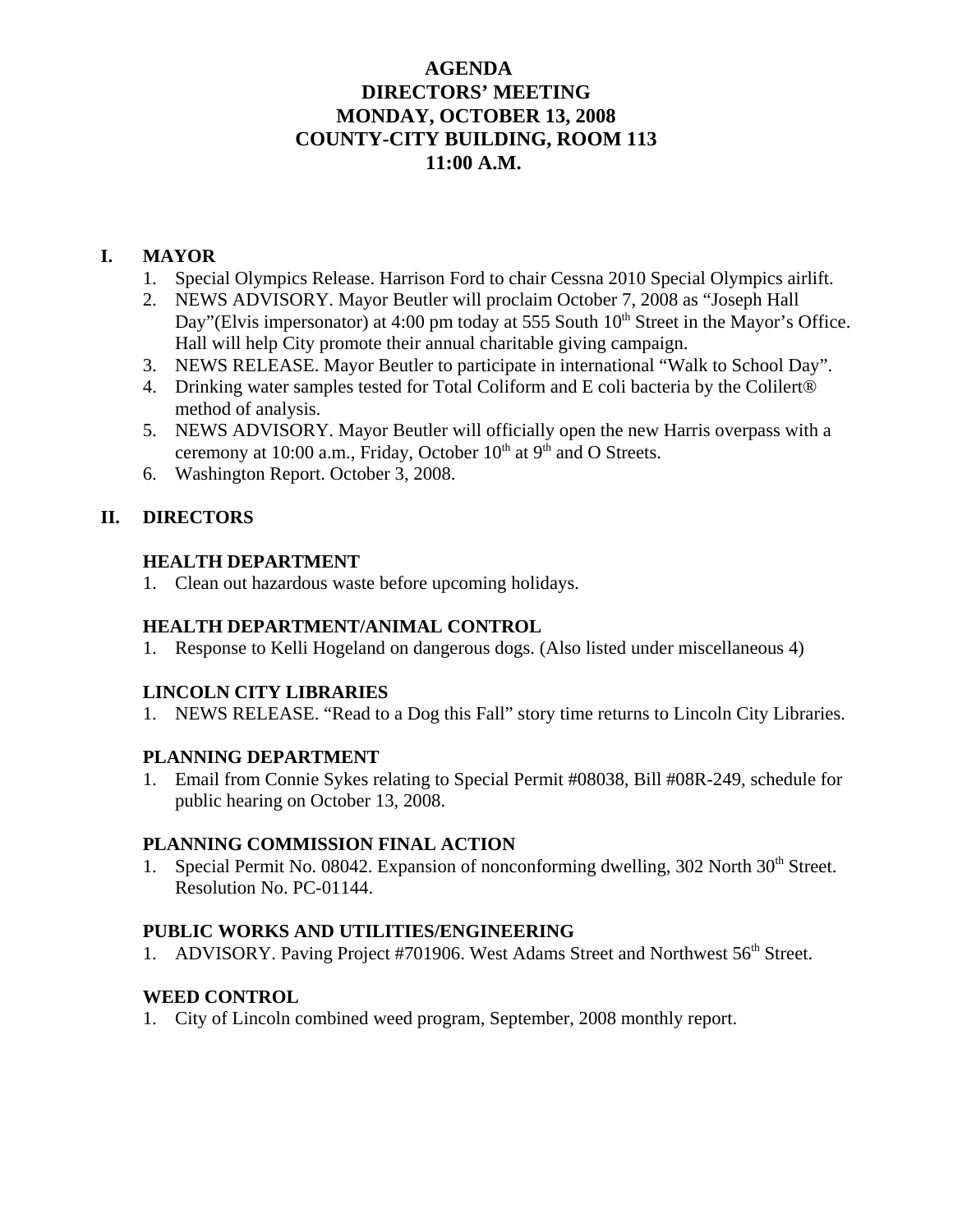## **III. CITY CLERK**

1. Letter from Mark Ottemann, State of Nebraska, Department of Roads, Noise and Air/Utilities Engineer regarding Stone Bridge View Community Unit Plan. North 14<sup>th</sup> Street and Humphrey Drive.

## **IV. COUNCIL REQUESTS/CORRESPONDENCE**

## **V. MISCELLANEOUS**

- 1. Email from Mike Muehling. Need to have lower speed limit on Highway 2 as there are too many terrible accidents.
- 2. Email from Katherine Sedlacek. Suggestion to help with discarded couches resulting from the no couch on the porch ordinance.
- 3. Letter and documentation from Victor E. Covalt III on pension benefits and the IRS standard for acceptable living expenses in bankruptcy for a single person over age 65.
- 4. Email from Kelli Hogeland regarding dangerous dogs in city. (Also refer to answer from Animal Control under Health/Animal Control)
- 5. Email from Shandra and Jim Bescheinen. Request Area 12 be deleted from proposed annexations for 1009.

## **VI. ADJOURNMENT**

#### W:\FILES\CITYCOUN\WP\da101308.wpdmmm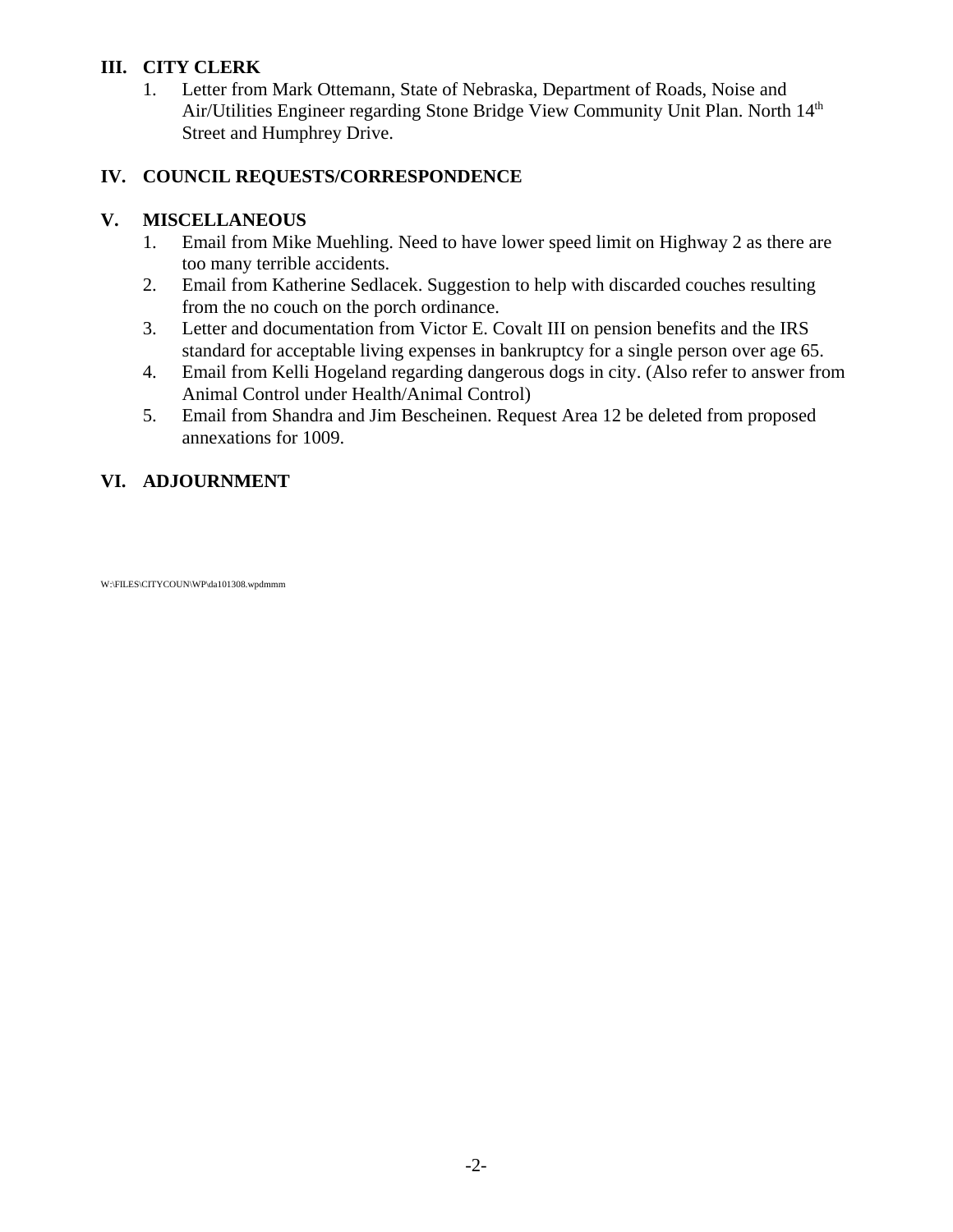## **DIRECTORS' MEETING MINUTES MONDAY, OCTOBER 13, 2008 11:00 a.m. COUNTY/CITY BUILDING CONFERENCE ROOM 113**

**Council Members Present:** Robin Eschliman, Chair; Doug Emery, Vice-Chair; Jon Camp, Ken Svoboda, John Spatz, Jonathan Cook, Dan Marvin

**Others Present:** Mayor Chris Beutler, Rick Hoppe, Denise Pearce, Mayor's Office; City Clerk Joan Ross; John Hendry, City Attorney; Directors and Department Heads; and Tammy Grammer, City Council Secretary

Ms. Eschliman opened the meeting at 11:03 a.m.

Location Announcement of the Nebraska Open Meetings Act: A Copy of the Nebraska Open Meetings Act is Located on the Wall at the Rear of this Room.

#### **I. MAYOR** -

Mayor Chris Beutler reported there were 33 people who took them up on the retirement incentive program this last year and those 33 people have a total of 918 years of experience averaging 28 years apiece.

Mayor Beutler stated he just got done talking with Public Works, other City staff, and with the consultants HDR on the idea of having a Landfill Gas Recovery/Utilization System program out at the landfill. He asked them to update the Council and County Commissioners later this week and early next week to get input. They're thinking real seriously about putting out a request for qualifications to get ideas and to get interest from different firms.

Mayor Beutler reported on Pershing Auditorium. The public information campaign related to the arena and related topics continues on Wednesday, October  $29<sup>th</sup>$  from 5:00 p.m. to 7:30 p.m. at Pershing Auditorium. He hopes some of the Council will be able to join them. The public can listen in and comment on the concept of Pershing Auditorium re-use or the non-use, whichever the case may be.

Mayor Beutler stated Lynn Johnson wants to tell them about Project Serve, which is a big volunteer effort, as he understands it, among the church community primarily. Lynn Johnson (Parks & Recreation Director) commented he feels like he should let Robin (Eschliman) do this because she was intimately involved with this. Mr. Johnson reported that over the weekend there were 16 churches involved, and about 3,300 volunteers who touch the needy organizations and agencies throughout the community within the City.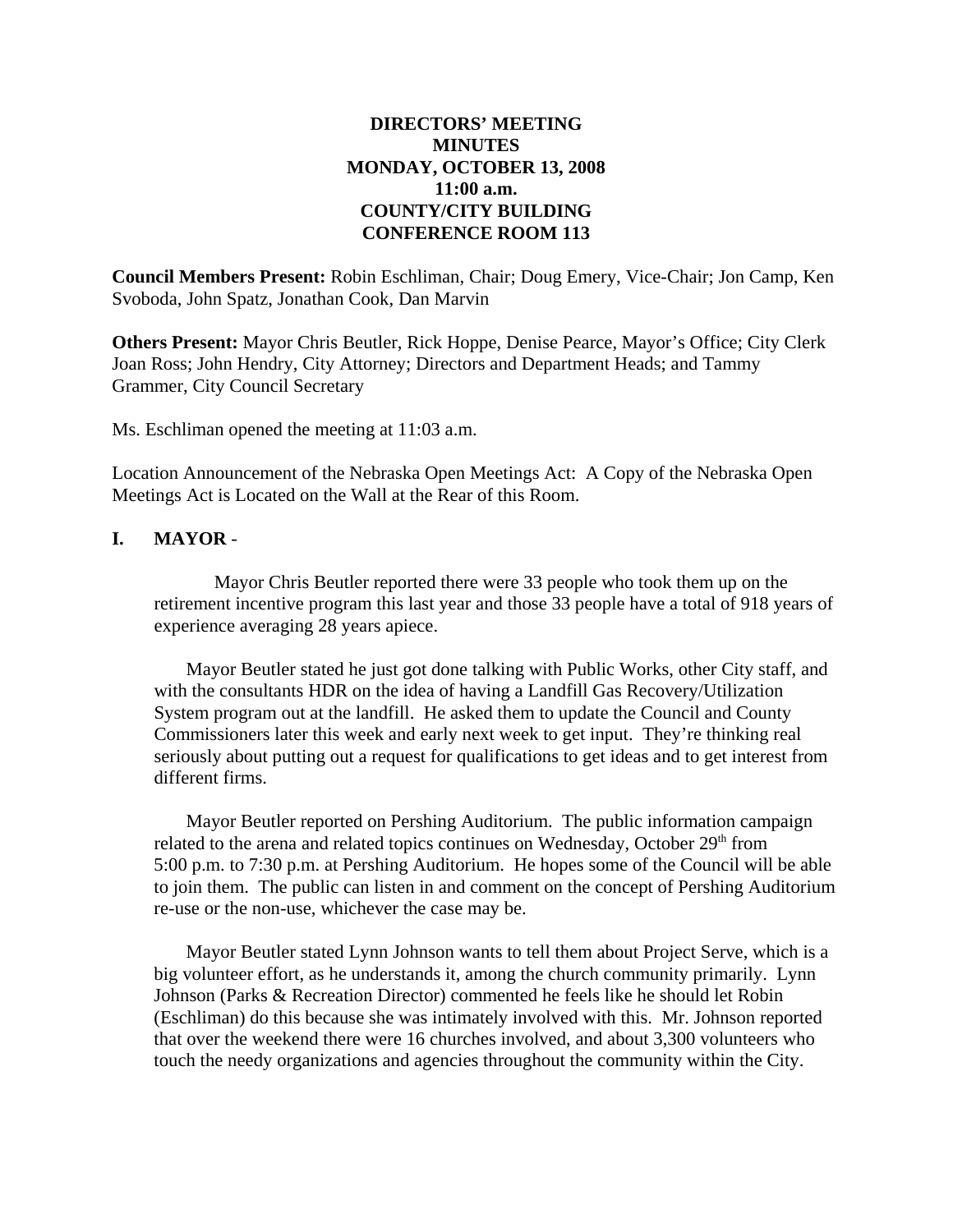They had volunteers at 34 different sites. They were involved in tree trimming, re-roofing buildings, painting the inside of restrooms, a whole variety of activities. They made a huge impact. He thinks four libraries as well.

Mr. Johnson stated for us this is kind of the kick-off of our second annual "Hands On/Help Out". Last year they had about 650 volunteers who gave about 1300 hours. They touched about 60 of the parks, so about half of the parks last year. They've got a great start on getting through the "Hands On/Help Out" program this year and he understands from the event last night that they are going to do it again next year. So, this is an amazing event, and they're very appreciative of having been included in it.

Dave Landis (Urban Development Director) stated they might have seen the mural on North  $27<sup>th</sup>$  Street with the Clinton school kids images certainly was a delightful success. The mural was completed about six weeks ago. Last week they had the formal opening for a mural on  $13<sup>th</sup>$  & "F" Street across from the Center. The mural celebrates Hispanic and Latino cultures. It includes the flags of a number of countries, images from those countries, and includes some of the images from the day of the dead. It will be a chance to learn about other cultures. In the formal opening there were between 60 and 100 people from the neighborhood that would get behind the project. It's a good sign and they're not done. They hope to do this at other locations where there are blank and unattractive walls to celebrate our neighborhoods and their country. The artists were local, and our partner was NeighborWorks.

- 1. Special Olympics Release RE: Harrison Ford to chair Cessna 2010 Special Olympics Airlift. - NO COMMENTS
- 2. NEWS ADVISORY RE: Mayor Beutler will proclaim October 7, 2008 as "Joseph Hall Day"(Elvis impersonator) at 4:00 p.m. at 555 South  $10<sup>th</sup>$  Street in the Mayor's Office. Hall will help City promote their annual charitable giving campaign. - NO **COMMENTS**
- 3. NEWS RELEASE RE: Mayor Beutler To Participate In International "Walk To School Day". - NO COMMENTS
- 4. Drinking water samples tested for Total Coliform and E coli bacteria by the Colilert® method of analysis. - NO COMMENTS
- 5. NEWS ADVISORY RE: Mayor Beutler will officially open the new Harris Overpass with a ceremony on  $10/10/08$  at  $10:00$  a.m., at  $9<sup>th</sup>$  & "O" Streets. - NO **COMMENTS**
- 6. Washington Report October 3, 2008. NO COMMENTS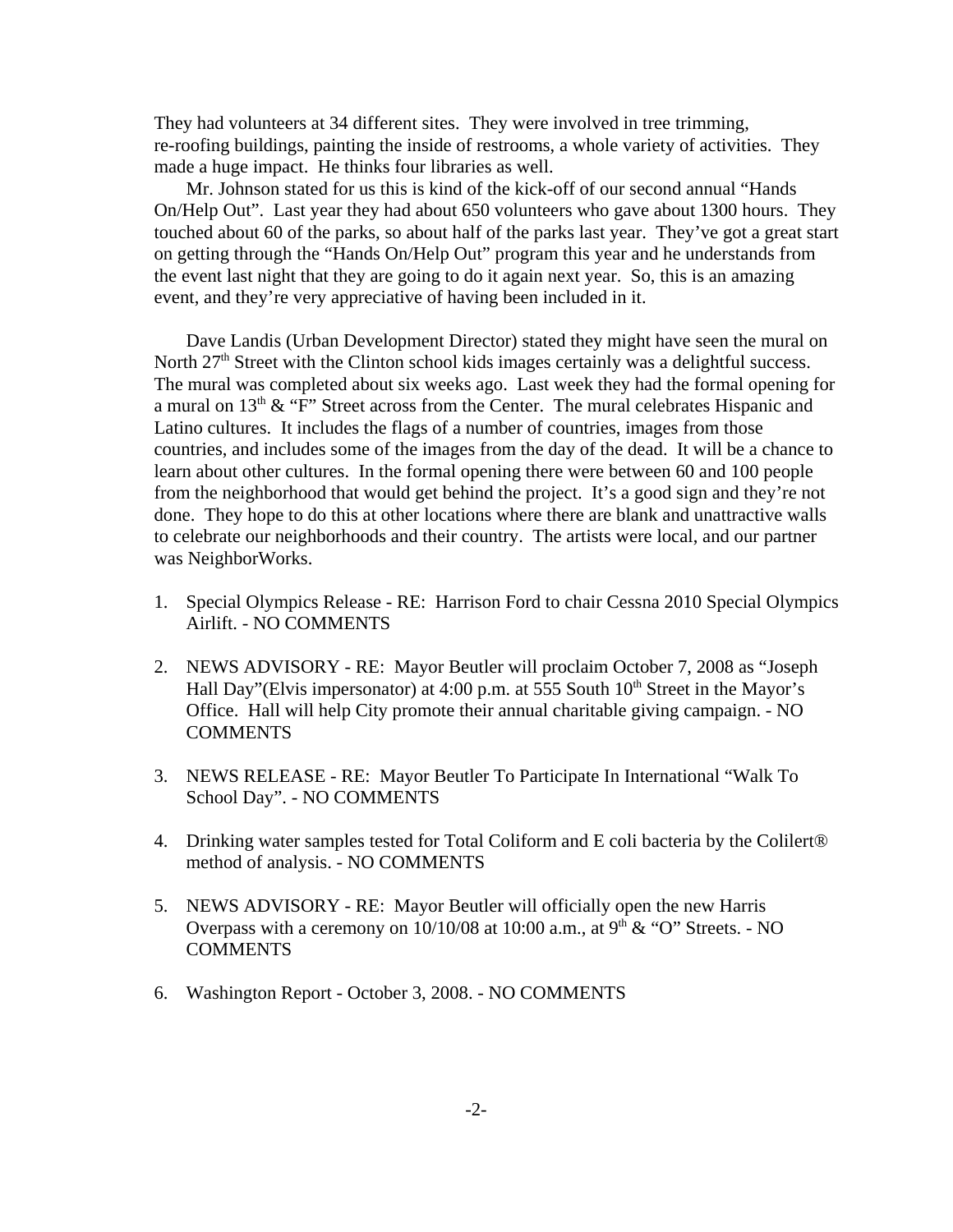#### **II. DIRECTORS -**

#### **HEALTH -**

1. NEWS RELEASE - RE: Clean out Hazardous Waste before Upcoming Holidays. - NO **COMMENTS** 

#### **HEALTH/ANIMAL CONTROL -**

1. Response E-Mail from Jim Weverka, Animal Control to Kelli Hogeland's E-Mail listed under "V. Miscellaneous #4" - RE: Dangerous dogs. - NO COMMENTS

#### **LIBRARIES -**

1. NEWS RELEASE - RE: "Read To A Dog This Fall" story time returns to Lincoln City Libraries. - NO COMMENTS

#### **PLANNING -**

1. E-Mail from Connie Sykes - RE: Bill #08R-249, Special Permit #08038 - schedule for public hearing on 10/13/08. - NO COMMENTS

#### **PLANNING COMMISSION FINAL ACTION .....**

1. Special Permit  $\#08042$  - Expansion of nonconforming dwelling (302 North 30<sup>th</sup> Street) - Resolution No. PC-01144. - NO COMMENTS

#### **PUBLIC WORKS & UTILITIES -**

1. ADVISORY - RE: Paving Project #701906 - West Adams Street & Northwest 56<sup>th</sup> Street. - NO COMMENTS

#### **WEED CONTROL AUTHORITY -**

1. City of Lincoln Combined Weed Program - September 2008 Monthly Report. - NO COMMENTS

#### **III. CITY CLERK -**

City Clerk Joan Ross stated on their Agenda today under "Public Hearing-Ordinances" Items 17, 18, & 19 are related, so these items will be called together. She pointed out that under "Public Hearing-Resolutions" Items 28 & 29 are also related to those items. So, Items 17, 18, 19, 28, & 29 will be called together. Usually, they would have been all together under the Ordinances and then would of had action date probably on the Resolutions the  $20<sup>th</sup>$ . So, they might take note and point that out or have a vote at the meeting, so it's clear for next week agenda. *[#17, 08-133, Amending Chapter 2.62 of the Lincoln Municipal Code relating to the Police and Fire Pension Plan A to provide a 1.5% COLA and a 4% increase in member contributions.; #18, 08-134, Amending Chapter 2.65 of the Lincoln Municipal Code relating to the Police and Fire Pension Plan B to provide a 1.5% COLA and a 4% increase in member contributions.; and #19, 08-135, Amending*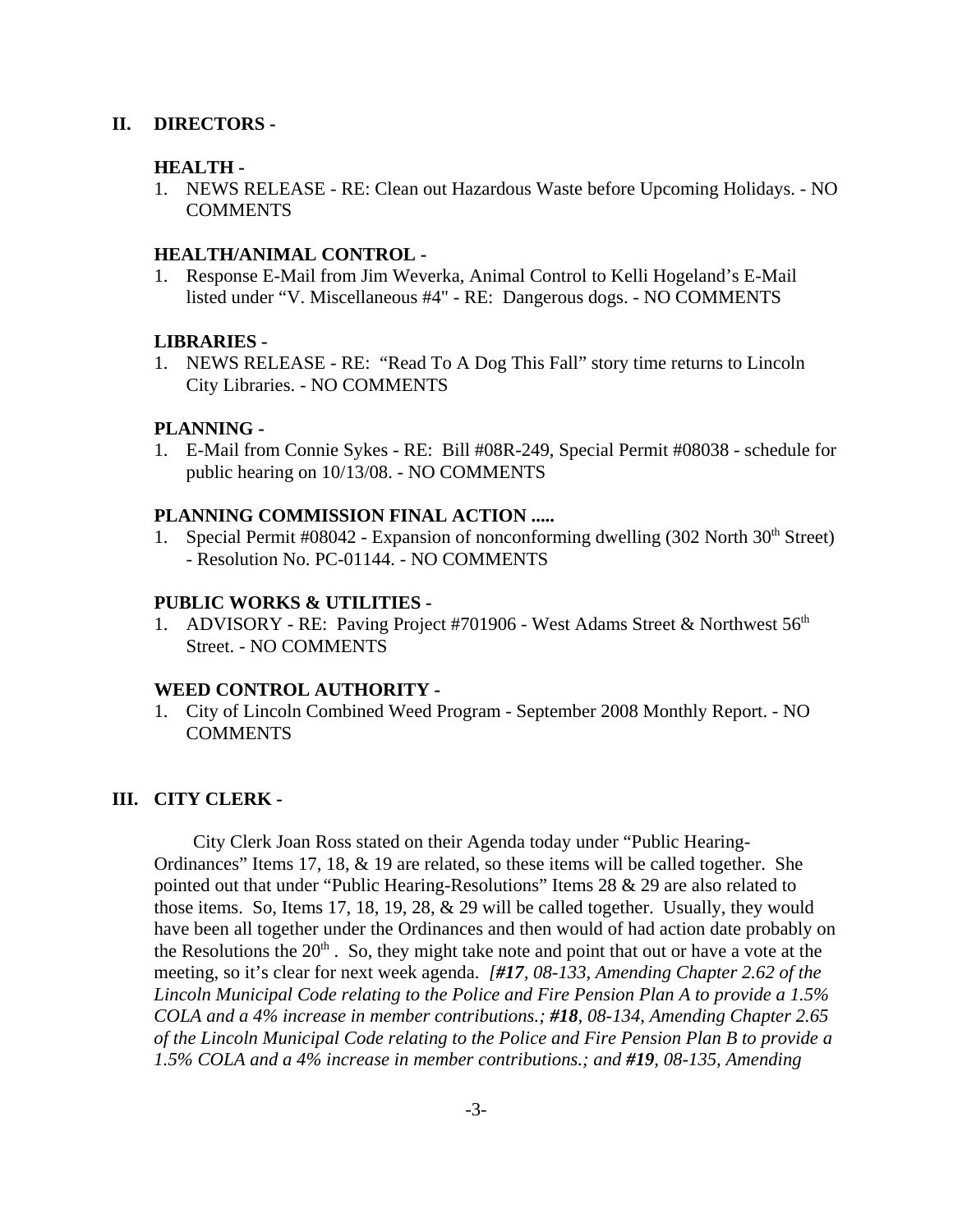*Chapter 2.66 of the Lincoln Municipal Code relating to the Police and Fire Pension Plan C to provide a 1.5% COLA and a 4% increase in member contributions.] [#28, 08R-240, Approving the labor contract between the City and IAFF, Local 644, effective August 21, 2008.; and #29, 08R-241, Approving a transfer of appropriations and cash within the 2008-2009 operating budget from the Fire & Rescue General Fund, EMS Enterprise Fund, Grants-In-Aid Fund, Building & Safety Fund, Social Security Fund and Police General Fund for reallocation to the Police and Fire Pension Fund in the amount of \$356,342.00.]*

Items 23 & 24 are related, will be called together. *[#23, 08-139, Change of Zone 08046 - Request of the Historic Preservation Commission, on behalf of AgInvest, for a change of zone from B-2 Planned Neighborhood Business District to R-3 Residential District on approximately 2.7 acres generally located at N. 14th Street and Morton Street.; and #24, 08-73, Change of Zone 08022HP - Application of Danja Pegram Siders, on behalf of Aginvest LLC, to designate the Dr. Slattery House at 5230 North 14th Street as a historic landmark.]*

For Item 30, they have a Motion-To-Amend #1. *[#30, 08R-249, Special Permit 08038 - Appeal of Thomas E. Madsen to the Planning Commission's denial of his application to expand a nonconforming use by adding an outdoor café at the bowling alley/restaurant that sells alcoholic beverages for consumption on the premises, on property generally located at N. 48th Street and Dudley Street.]* 

Items 31 & 32 are related, will be called together. *[#31, 08R-250, Misc. 08013 - Amending the City of Lincoln Design Standards by adding Chapter 1.10 to establish a process for amending the City of Lincoln Design Standards, and to amend Chapter 2.15, Urban Public Street Design Standards.; and #32, 08R-251, Amending Section 3.2.3 of the Drainage Criteria Manual by amending Table 3-2, Allowable Maximum Encroachment for Minor Storms.]*

Items 34 through 39 will be called together. Rick Hoppe stated he will make sure Kit Boesch (County Human Services Director) is at the Council meeting to answer any questions. *[#34, 08R-253, Approving a two-year Grant Contract between the City of Lincoln and the Lincoln Literacy Council to provide grant funds in the amount of \$10,000.00 per year for its English Language Academy Program.; #35, 08R-254, Approving a two-year Grant Contract between the City of Lincoln and the Lincoln Council on Alcoholism and Drugs, Inc. to provide grant funds in the amount of \$37,000.00 per year for its Alcohol and Drug Education and Prevention Programs.; #36, 08R-255, Approving a two-year Grant Contract between the City of Lincoln and the Asian Community and Cultural Center to provide grant funds in the amount of \$10,000.00 per year for its Family Resource Program.; #37, 08R-256, Approving a two-year Grant Contract between the City of Lincoln and the Friendship Home to provide grant funds in the amount of \$189,362.00 per year for its Emergency Shelter Program.; #38, 08R-257, Approving a two-year Grant Contract between the City of Lincoln and the Clyde Malone Community Center to provide grant funds in the amount of \$35,000.00 per year for its After School Program.; and #39,*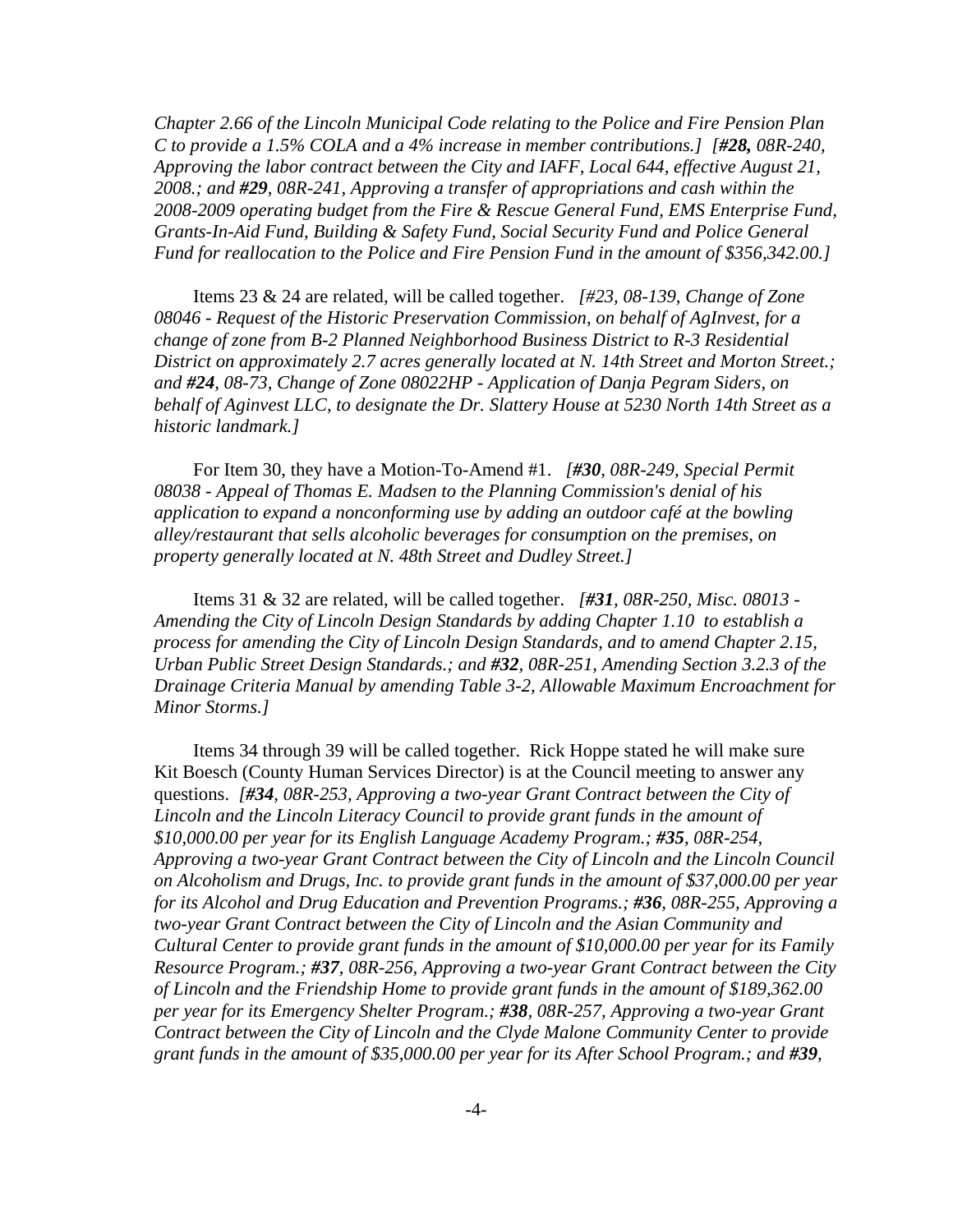*08R-258, Approving a two-year Grant Contract between the City of Lincoln and the Family Violence Council to provide grant funds in the amount of \$26,259.00 per year for its Programs to Stop Violence and Abuse.]*

1. Letter from Mark Ottemann, State of Nebraska, Department of Roads, Noise & Air/Utilities Engineer - RE: Stone Bridge View Community Unit Plan (North 14<sup>th</sup>) Street & Humphrey Drive). - NO COMMENTS

#### **IV. COUNCIL REQUESTS/CORRESPONDENCE -**

#### **JON CAMP -**

Mr. Camp stated to Police Captain Joy Citta that he had an inquiry. Apparently a couple weeks ago there was a windshield shot out at  $11<sup>th</sup> \& 'E'$  Street. Is it a major situation or just an isolated incident? Police Captain Citta stated she thinks that was just an isolated incident, but she can go back and look it up.

#### **JONATHAN COOK -** NO COMMENTS

**DOUG EMERY -** NO COMMENTS

**ROBIN ESCHLIMAN -** NO COMMENTS

**DAN MARVIN -** NO COMMENTS

**JOHN SPATZ -** NO COMMENTS

#### **KEN SVOBODA -**

Mr. Svoboda stated he would like to speak with Police Captain Joy Citta after the Directors' Meeting today.

#### **V. MISCELLANEOUS -**

- 1. E-Mail from Mike Muehling RE: Need to have lower speed limit on Highway 2 as there are too many terrible accidents. - NO COMMENTS
- 2. E-Mail from Katherine Sedlacek RE: Suggestion to help with discarded couches resulting from the no couch on the porch ordinance. - NO COMMENTS